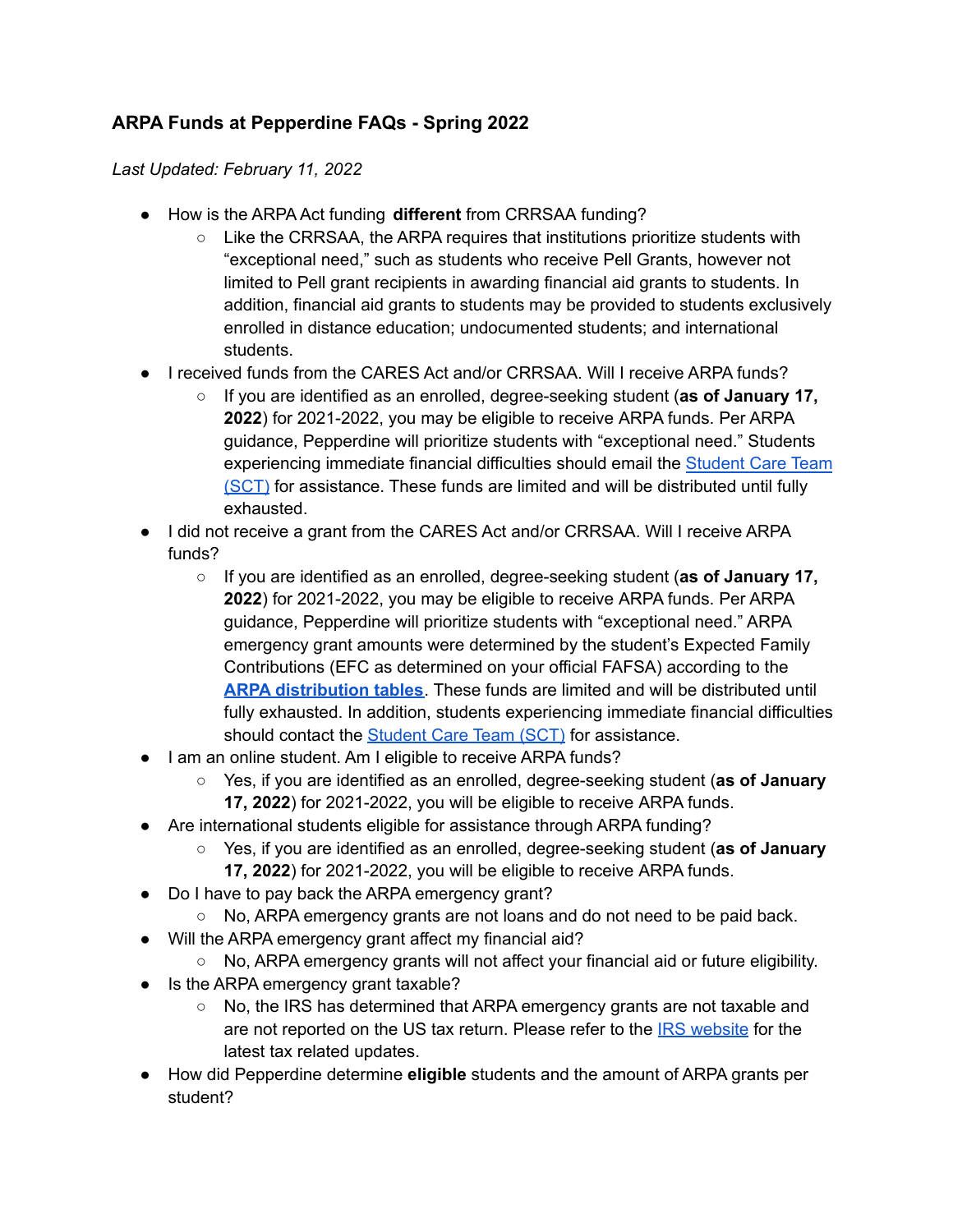- If you are identified as an enrolled, degree-seeking student (**as of January 17, 2022**) for 2021-2022, you may be eligible to receive ARPA funds. Because ARPA prioritizes students with "**exceptional need**", eligible students were identified by reviewing students' EFC. ARPA emergency grant amounts were determined by the student's EFC according to the **ARPA [distribution](https://www.pepperdine.edu/coronavirus/content/arpa-disbursement-table-02162022.pdf) tables**.
- How will I receive my ARPA funds?
	- $\circ$  If eligible for an ARPA emergency grant, you will receive an email from the Pepperdine Student Care Team. The email will include your emergency grant amount, as well as two options for delivery of the funds. You may 1) **opt-in** to apply your ARPA payment to your student account, or 2) credit the ARPA payment to your personal bank account. You will have 30 days to make your selection. **If a distribution selection is not made within 30 days, these limited funds will go back into Pepperdine's ARPA fund for future distribution until fully exhausted.**
	- For those who elect to have the funds applied **directly to the student account**, the credit will pay for charges on your student account related to tuition, class fees, housing, health care expenses and meal plans/meal points. If there are no outstanding fees on your student account, the ARPA emergency grant funds will be sent directly to you in the form of a refund.
	- For those who elect to have the funds sent to your **bank accoun**t, the funds will be disbursed to you via a digital disbursement process, with all communication routed through your Pepperdine email. Specifically, you will receive a notification email informing you that an ARPA grant has been disbursed to you by Pepperdine University. Within the email, **the recipient will need to accept the payment** and direct it to the account of their choosing. Although this disbursement will come from JP Morgan Chase, the funds can be received by the financial institution of your choosing, to any of your bank accounts. Once the funds have been electronically accepted, funds will be available in the recipient's preferred bank account in 2-3 business days. **You will have 30 days to accept the payment.** If funds are not accepted within 30 days, these limited funds will go back into Pepperdine's ARPA fund for future distribution until fully exhausted.
- Do I have to report to the school what I spent my ARPA grant on?
	- No. ARPA emergency grants for students may be used for any component of the student's cost of attendance or for emergency costs that arise due to coronavirus, such as tuition, food, housing, health care (including mental health care) or child care.
- I have a balance due on my student account. Am I required to apply my ARPA grant to my account balance?
	- Students are not required to apply the grant to their account balances. However, students may **opt-in** to pay a balance on their student account.
- How long will I have to accept my ARPA emergency grant funds?
	- You will have 30 days to make your selection. If a distribution selection is not made within 30 days, these limited funds will go back into Pepperdine's ARPA fund for future distribution until fully exhausted.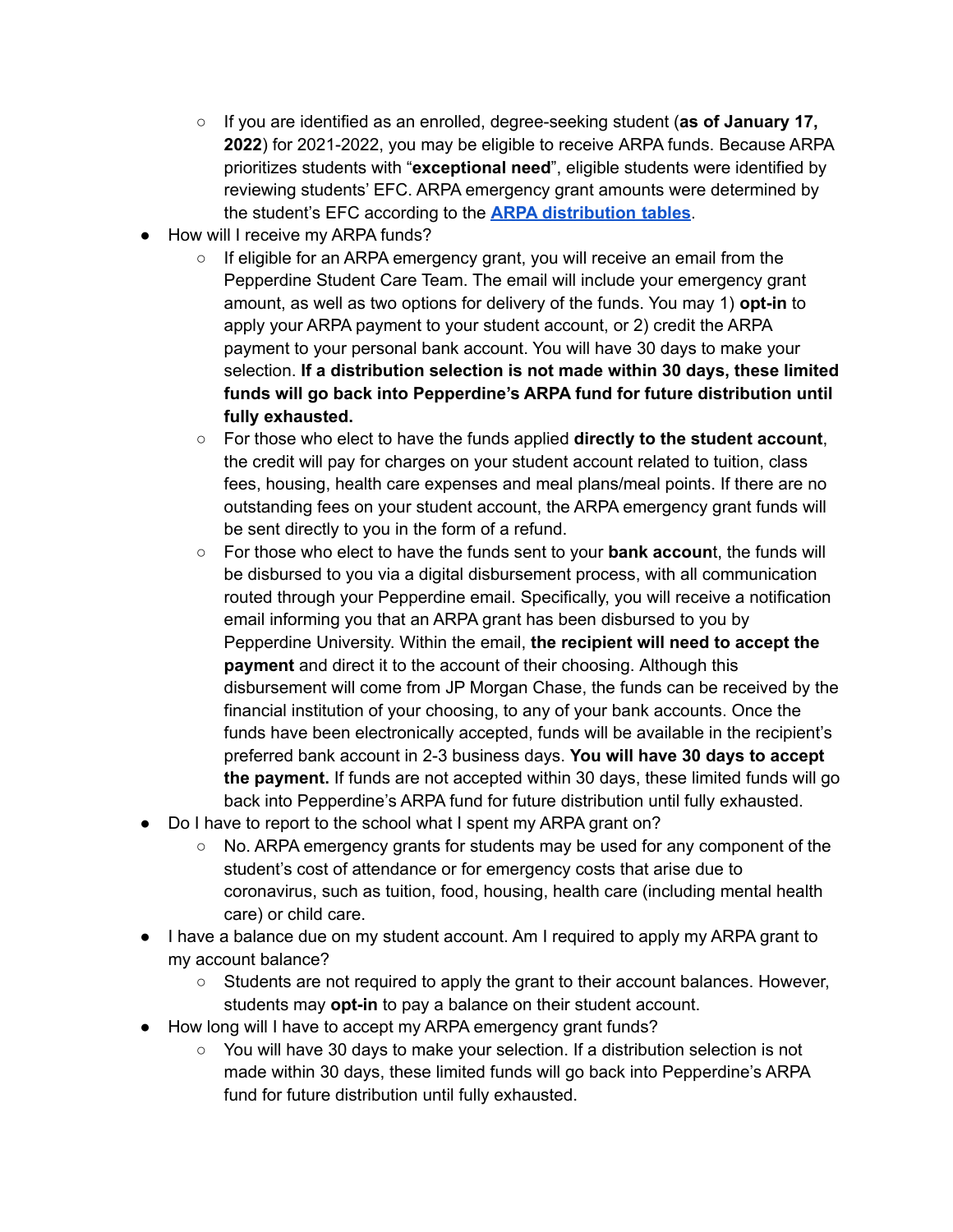- I have selected my preferred disbursement method. When should I expect to receive my ARPA emergency grant funds?
	- Once all necessary steps to claim your funds have been completed, you will receive your ARPA emergency grant funds in approximately seven business days.
- Can you explain the Federal Expected Family Contribution (EFC) and where I can find this number?
	- The school received your federally calculated Expected Family Contribution (EFC) from your completed 2021-2022 FAFSA. Your EFC is an index number used to determine your eligibility for federal student financial aid. This number results from the financial information you provide in your *Free Application for Federal Student Aid (FAFSA®)* form. It's reported to you on your Student Aid Report (SAR). To view your calculated EFC, log into WaveNet the Student portal. Go to Finances, View Aid Details, Select Aid Year 2022, and Financial Aid Summary. Your calculated Expected Family Contribution (EFC) will show if you have an Official FAFSA on file. All other FAFSA statuses will default to zero. The EFC is calculated according to a formula established by law. You and/or your family's taxed and untaxed income, assets, and benefits (such as unemployment or Social Security) all could be considered in the formula. Also considered are your family size and the number of family members who will attend college or career school during the year. The EFC [Formula](https://ifap.ed.gov/sites/default/files/attachments/2020-08/2122EFCFormulaGuide.pdf) Guide shows exactly how an EFC is calculated.
- I have not completed a FAFSA. Will I qualify for ARPA funds?
	- If you are identified as an enrolled, degree-seeking student (**as of January 17, 2022**) for 2021-2022, you may be eligible to receive ARPA funds. Because ARPA prioritizes students with "**exceptional need**", eligible students were identified by reviewing students' Expected Family Contributions (EFC as determined on your official FAFSA). ARPA emergency grant amounts were determined by the student's EFC according to the **ARPA [distribution](https://www.pepperdine.edu/coronavirus/content/arpa-disbursement-table-02162022.pdf) tables**. In addition, students experiencing immediate financial difficulties should contact the [Student](https://community.pepperdine.edu/student-care-team/) Care Team [\(SCT\)](https://community.pepperdine.edu/student-care-team/) for assistance. The SCT will continue to assess and respond to requests based on individual needs.
- I did not receive an ARPA grant, but I have a need that has arisen as a direct result of COVID-19. How can I request ARPA funds?
	- Students experiencing immediate financial difficulties should contact the **[Student](https://community.pepperdine.edu/student-care-team/) Care Team [\(SCT\)](https://community.pepperdine.edu/student-care-team/)** for assistance. The SCT will continue to assess and respond to requests based on individual needs.
- While this ARPA grant helped, I am in need of food, shelter, and other basic needs. Are there any funds to help me?
	- Students experiencing immediate financial difficulties should contact the **[Student](https://community.pepperdine.edu/student-care-team/) Care Team [\(SCT\)](https://community.pepperdine.edu/student-care-team/)** for assistance. The SCT will continue to assess and respond to requests based on individual needs.
- What is the deadline to contact the **[Student](https://community.pepperdine.edu/student-care-team/) Care Team (SCT)** regarding ARPA funds?